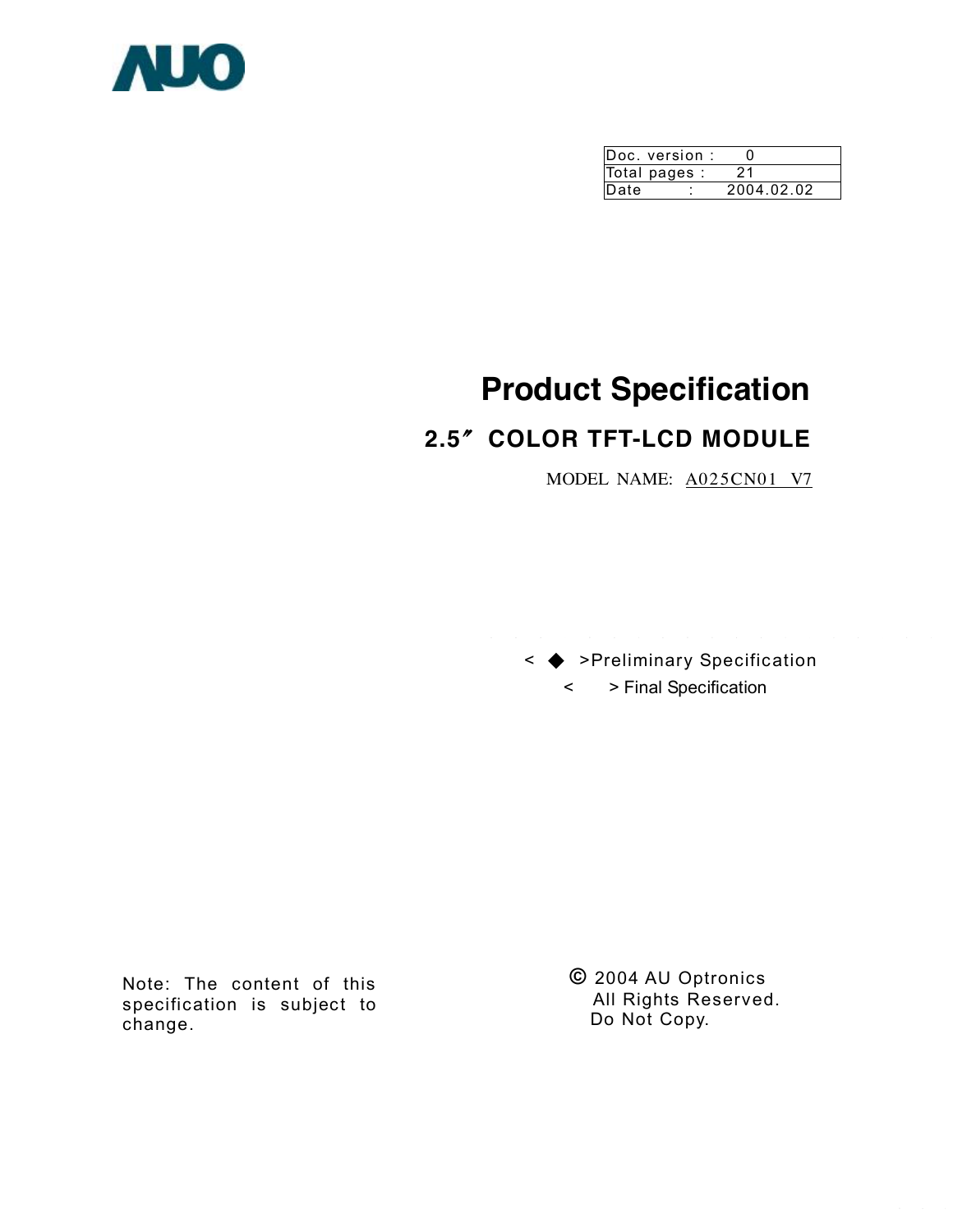# Record of Revision

| Version     | Revise Date  | Page | Content     |
|-------------|--------------|------|-------------|
| $\mathbf 1$ | 2, Feb, 2004 |      | First draft |
|             |              |      |             |
|             |              |      |             |
|             |              |      |             |
|             |              |      |             |
|             |              |      |             |
|             |              |      |             |
|             |              |      |             |
|             |              |      |             |
|             |              |      |             |
|             |              |      |             |
|             |              |      |             |
|             |              |      |             |
|             |              |      |             |
|             |              |      |             |
|             |              |      |             |
|             |              |      |             |
|             |              |      |             |
|             |              |      |             |
|             |              |      |             |
|             |              |      |             |
|             |              |      |             |
|             |              |      |             |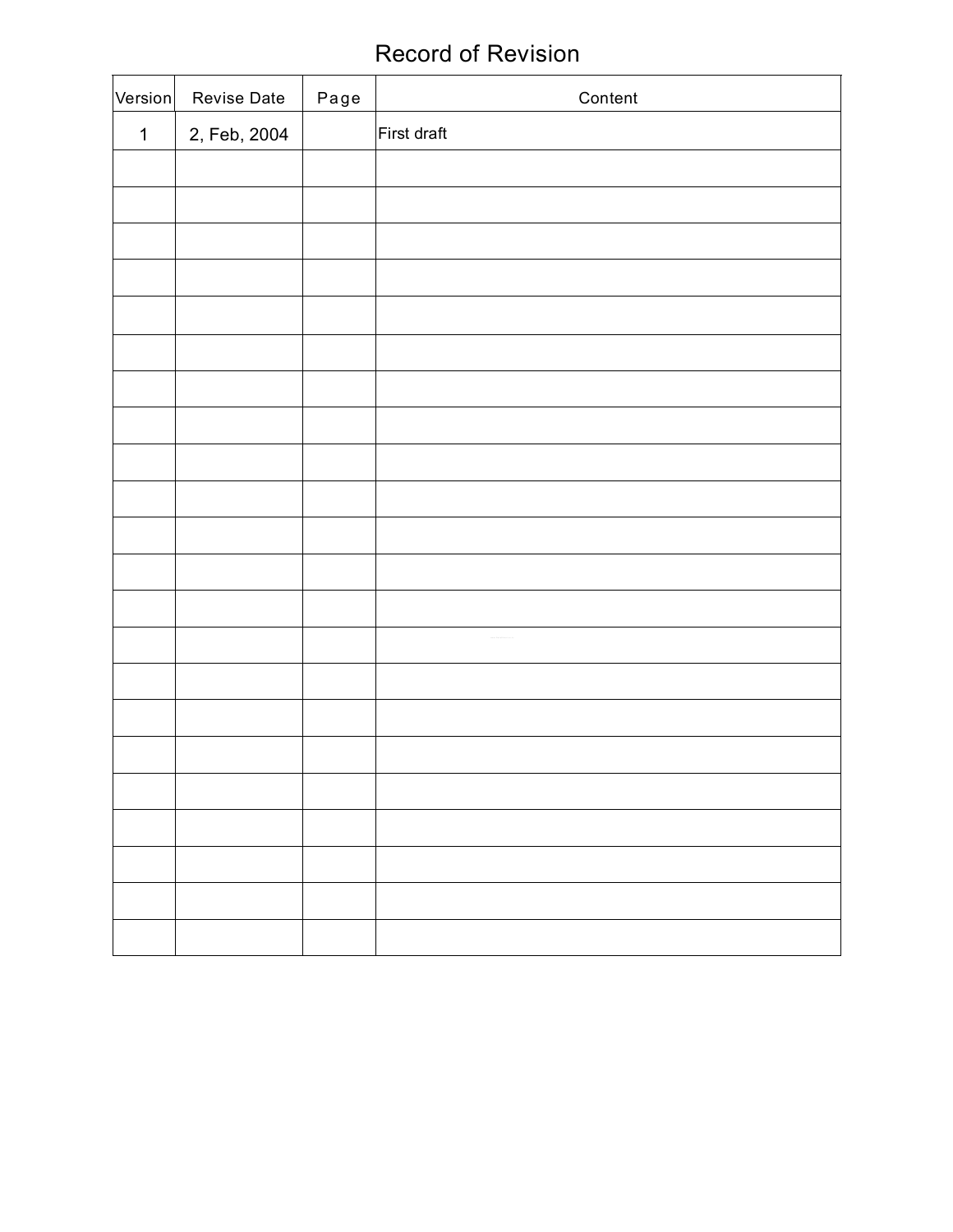

|  | P <sub>3</sub> |
|--|----------------|
|  |                |
|  | P <sub>4</sub> |
|  | P4             |
|  | <b>P5</b>      |
|  | P <sub>5</sub> |
|  | <b>P5</b>      |
|  |                |
|  |                |
|  |                |
|  |                |
|  |                |
|  |                |
|  | P <sub>8</sub> |
|  | <b>P10</b>     |
|  |                |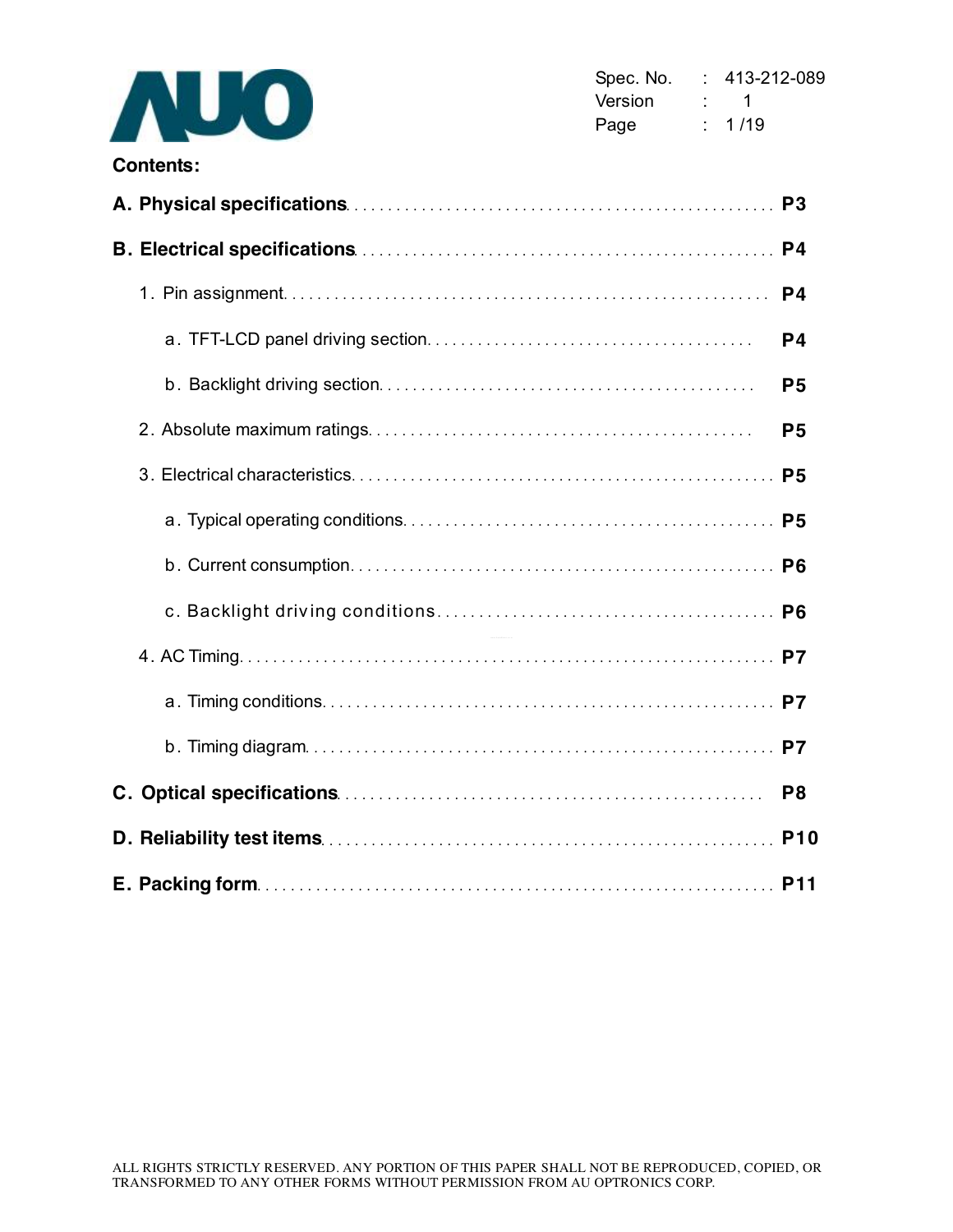

Spec. No. : 413-212-089 Version : 1 Page : 2/19

## **Appendix:**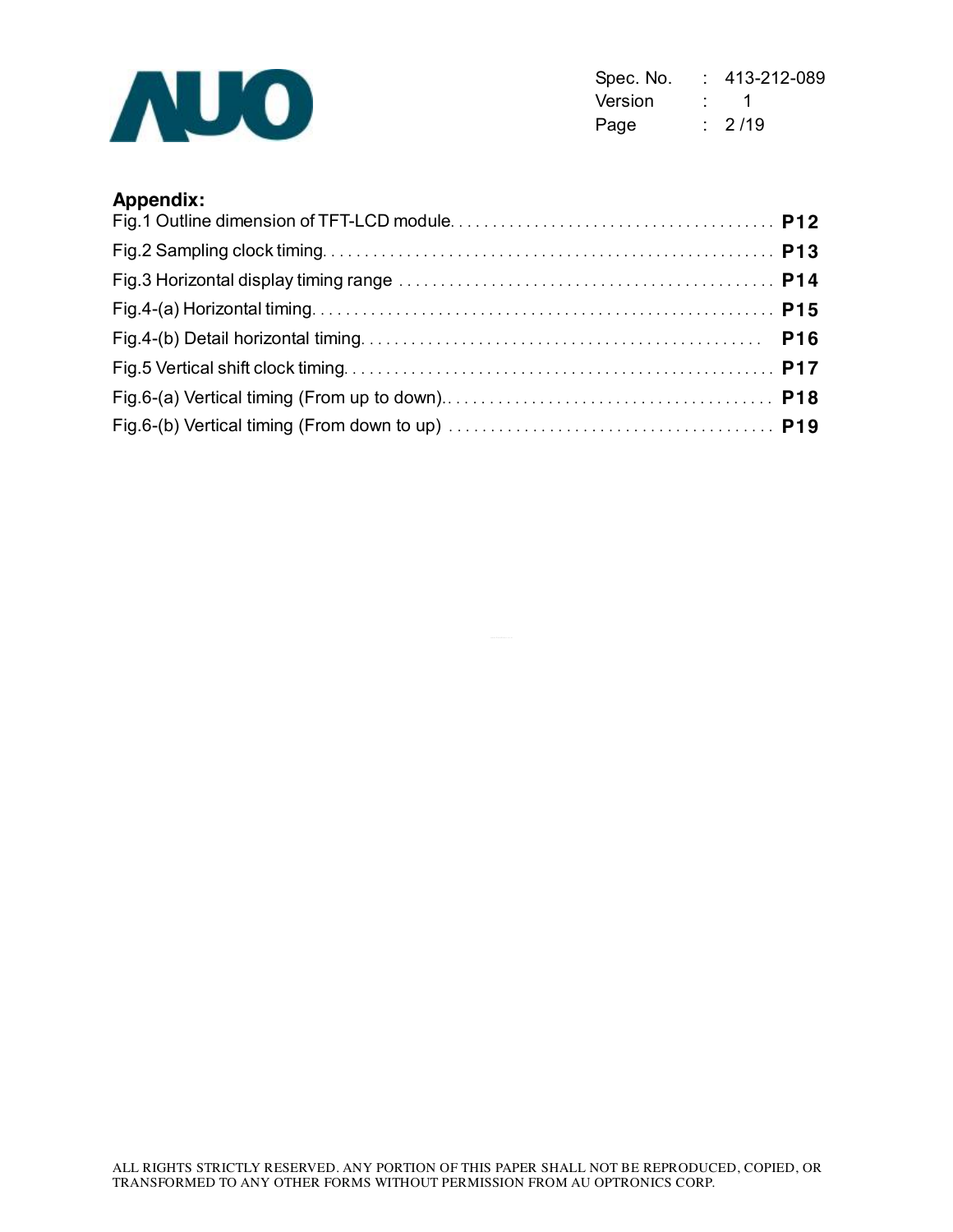

| Spec. No. | 413-212-089        |
|-----------|--------------------|
| Version   | $\cdot$ 1          |
| Page      | $\frac{1}{2}$ 3/19 |

# **A. Physical specifications**

| NO. | <b>Item</b>             | <b>Specification</b>         | <b>Remark</b> |
|-----|-------------------------|------------------------------|---------------|
|     | Display resolution(dot) | $480(W)\times 234(H)$        |               |
| 2   | Active area(mm)         | $49.2(W)\times 38.142(H)$    |               |
| 3   | Screen size(inch)       | 2.45(Diagonal)               |               |
| 4   | Dot pitch(mm)           | $(0.1025(W)\times 0.163(H))$ |               |
| 5   | Color configuration     | R. G. B. delta               |               |
| 6   | Overall dimension(mm)   | 58.8(W)×49.9(H)×5.7(D)       | Note 1        |
|     | Weight(g)               | $25 \pm 5g$                  |               |

Note 1: Refer to Fig. 1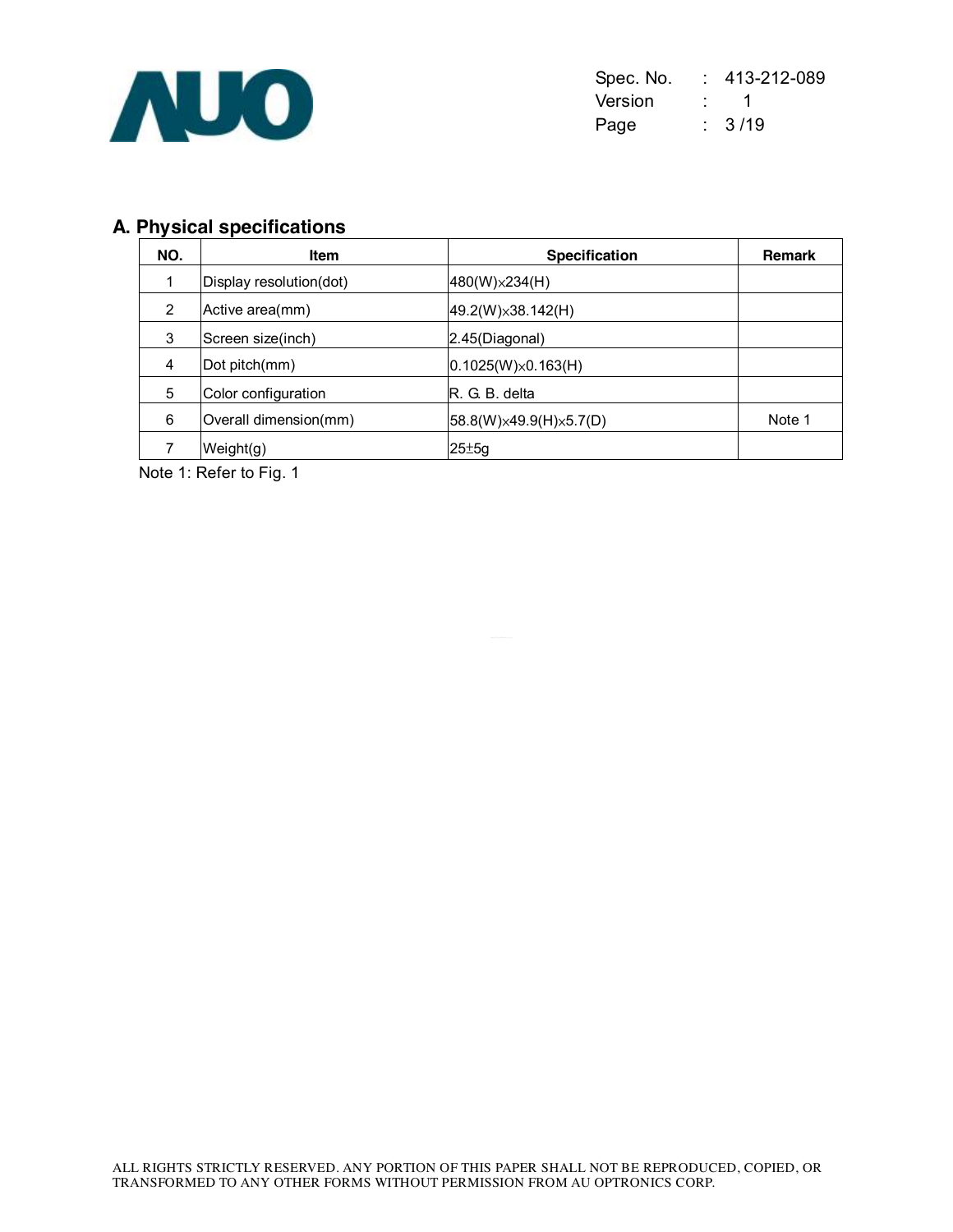

Spec. No. : 413-212-089 Version : 1 Page : 4/19

# **B. Electrical specifications**

#### 1.Pin assignment

a. TFT-LCD panel driving section

| Pin no         | <b>Symbol</b>    | V <sub>O</sub>           | <b>Description</b>                                    | Remark          |
|----------------|------------------|--------------------------|-------------------------------------------------------|-----------------|
| 1              | <b>STHL</b>      | 1/O                      | Start pulse for horizontal scan line                  | Note 1          |
| $\overline{2}$ | <b>OEH</b>       | L                        | Output enable input for data driver                   |                 |
| 3              | Q1H              | L                        | Analog signal rotate input                            |                 |
| 4              | CPH <sub>1</sub> | I                        | Sampling and shifting clock pulse for data driver     |                 |
| 5              | CPH <sub>2</sub> | T                        | Sampling and shifting clock pulse for data driver     |                 |
| 6              | CPH <sub>3</sub> | T                        | Sampling and shifting clock pulse for data driver     |                 |
| $\overline{7}$ | <b>GND</b>       | $\overline{\phantom{a}}$ | Ground                                                |                 |
| 8              | <b>VB</b>        | L                        | Alternated video signal input(Blue)                   |                 |
| 9              | VG               | L                        | Alternated video signal input(Green)                  |                 |
| 10             | <b>VR</b>        | L                        | Alternated video signal input(Red)                    |                 |
| 11             | <b>NC</b>        | $\overline{\phantom{a}}$ | This pin should be electrical opened during operation |                 |
| 12             | L/R              |                          | Left/Right scan control input                         | <b>Note 1,2</b> |
| 13             | <b>STHR</b>      | I/O                      | Start pulse for horizontal scan line                  | Note 1          |
| 14             | AV <sub>DD</sub> |                          | Supply voltage for analog circuit                     |                 |
| 15             | <b>VCOM</b>      | L                        | Common electrode driving signal                       |                 |
| 16             | $V_{GH}$         |                          | Positive power for scan driver                        |                 |
| 17             | $V_{\rm CC}$     |                          | Logic power for scan & data driver                    |                 |
| 18             | <b>STVL</b>      | I/O                      | Vertical start pulse                                  | Note 1          |
| 19             | <b>OEV</b>       | L                        | Output enable input for scan driver                   |                 |
| 20             | <b>CKV</b>       | L                        | Shift clock input for scan driver                     |                 |
| 21             | U/D              |                          | UP/DOWN scan control input                            | Note 1,2        |
| 22             | <b>STVR</b>      | 1/O                      | Vertical start pulse                                  | Note 1          |
| 23             | <b>NC</b>        |                          | This pin should be electrical opened during operation |                 |
| 24             | $V_{GL}$         | L                        | Negative power for scan driver                        |                 |

Note 1 : Selection of scanning mode

| Setting of scan            |                            |             |             | <b>IN/OUT state</b> |                           |                                             |  |  |
|----------------------------|----------------------------|-------------|-------------|---------------------|---------------------------|---------------------------------------------|--|--|
| control input              |                            |             |             | For start pulse     | <b>Scanning direction</b> |                                             |  |  |
| U/D                        | L/R                        | <b>STVR</b> | <b>STVL</b> | <b>STHR</b>         | <b>STHL</b>               |                                             |  |  |
| <b>GND</b>                 | $\mathsf{V}_{\mathsf{CC}}$ | OUT         | ΙN          | OUT                 | ΙN                        | From up to down, and<br>from left to right. |  |  |
| $\mathsf{V}_{\mathsf{CC}}$ | GND                        | IN          | OUT         | ΙN                  | <b>OUT</b>                | From down to up, and<br>from right to left. |  |  |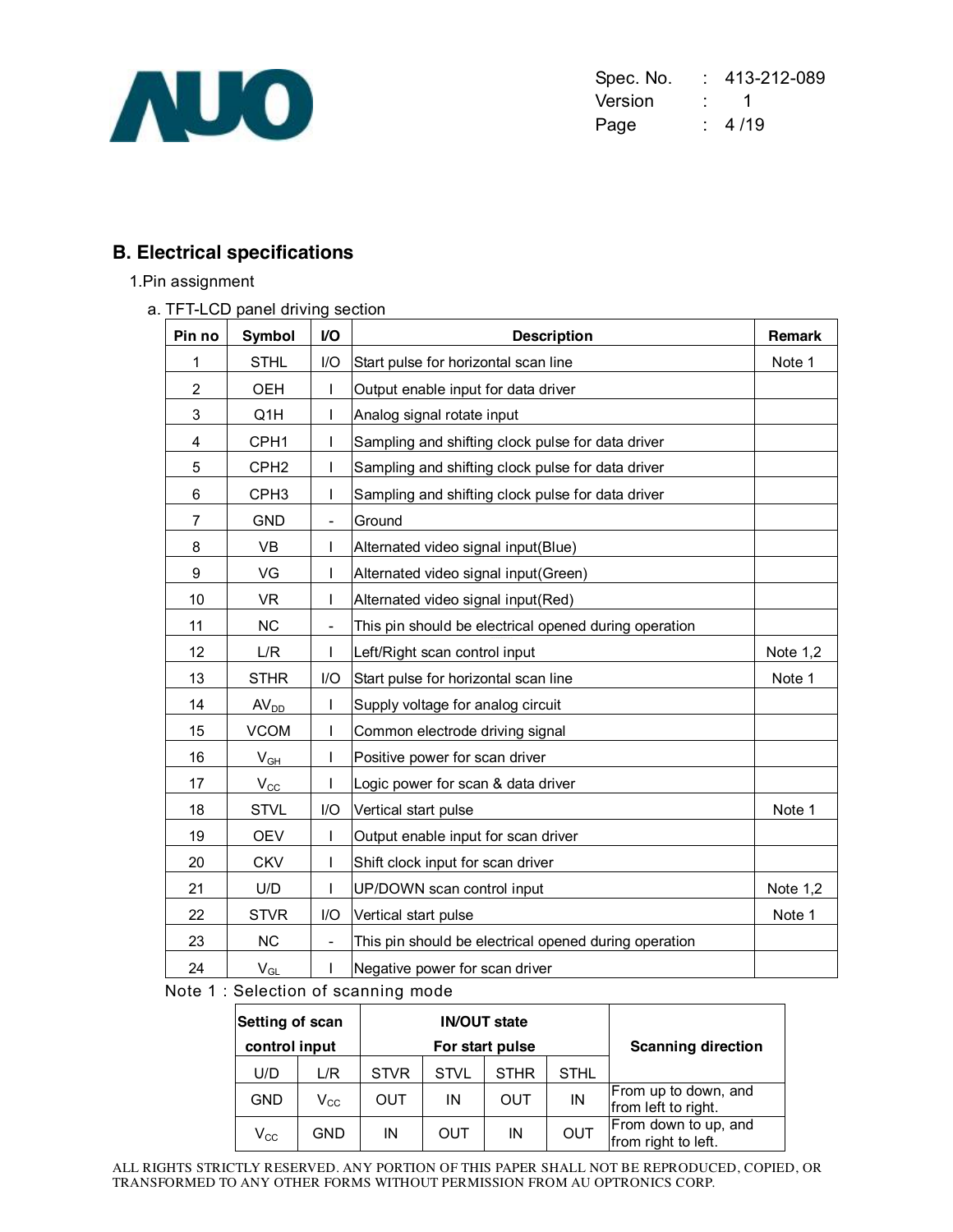

Spec. No. : 413-212-089 Version : 1 Page : 5/19

| GND                        | GND                        | ουτ | IN  | IN  | <b>OUT</b> | From up to down, and<br>from right to left. |
|----------------------------|----------------------------|-----|-----|-----|------------|---------------------------------------------|
| $\mathsf{V}_{\mathrm{CC}}$ | $\mathsf{v}_{\mathsf{cc}}$ | ΙN  | ουτ | ουτ | IN         | From down to up, and<br>from left to right. |

IN: Input; OUT: Output.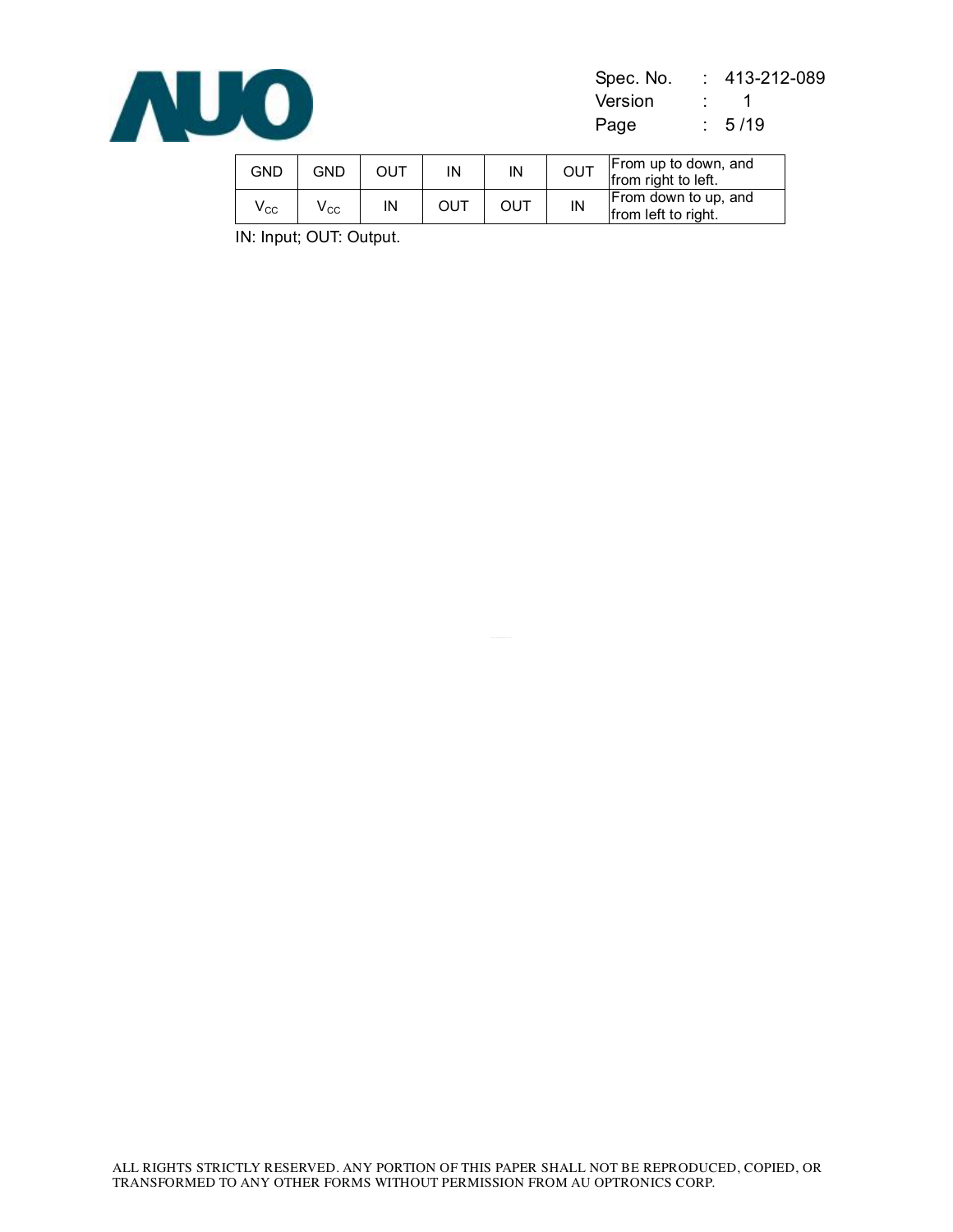

| Spec. No. | 413-212-089 |
|-----------|-------------|
| Version   | the con-    |
| Page      | : 6/19      |

Note 2 : Definition of scanning direction. Refer to figure as below:



b. Backlight driving section (Refer to Fig.1)

| No. | <b>Symbol</b> | VO.                      | <b>Description</b>                             | Remark |
|-----|---------------|--------------------------|------------------------------------------------|--------|
|     | HI            |                          | Power supply for backlight unit (High voltage) |        |
|     | GND           | $\overline{\phantom{0}}$ | lGround                                        |        |

## 2. Absolute maximum ratings

| Item                     | Symbol           | <b>Condition</b> | <u>Min.</u> | Max.          | Unit                 | <b>Remark</b>       |
|--------------------------|------------------|------------------|-------------|---------------|----------------------|---------------------|
|                          | $V_{\rm CC}$     | $GND=0$          | $-0.3$      |               | V                    |                     |
|                          | AV <sub>DD</sub> | $AV_{SS} = 0$    | $-0.3$      | 7             | V                    |                     |
| Power voltage            | $V_{GH}$         | $GND=0$          | $-0.3$      | 18            | V                    |                     |
|                          | $V_{GL}$         |                  | $-18$       | 0.3           | V                    |                     |
|                          | $V_{GH}-V_{GL}$  |                  |             | 36            | V                    |                     |
|                          | $V_i$            |                  | $-0.3$      | $AVDD+0.3$    | V                    | Note 1              |
| Input signal<br>voltage  | $V_1$            |                  | $-0.3$      | $V_{CC}$ +0.3 | V                    | Note 2              |
|                          | <b>VCOM</b>      |                  | $-2.9$      | 5.2           | V                    |                     |
| Operating<br>temperature | Topa             |                  | 0           | 60            | $^{\circ}$ C         | Ambient temperature |
| Storage<br>temperature   | Tstg             |                  | $-25$       | 80            | $\mathrm{C}^{\circ}$ | Ambient temperature |

Note 1: VR, VG, VB

Note 2: STHL, STHR, Q1H,OEH,L/R,CPH1~CPH3, STVR, STVL,OEV,CKV,U/D.

#### 3. Electrical characteristics

#### a. Typical operating conditions (GND=AVss=0V)

| Item | Symbol           | Min.   | Typ. | Max. | Unit | Remark |
|------|------------------|--------|------|------|------|--------|
|      | $V_{\rm CC}$     | ົ<br>ບ | 5    | 5.2  |      |        |
|      | AV <sub>DD</sub> | 4.8    | 5    | 5.2  |      |        |
|      | $V_{GH}$         | 14.3   | 15   | 15.7 | ٧    |        |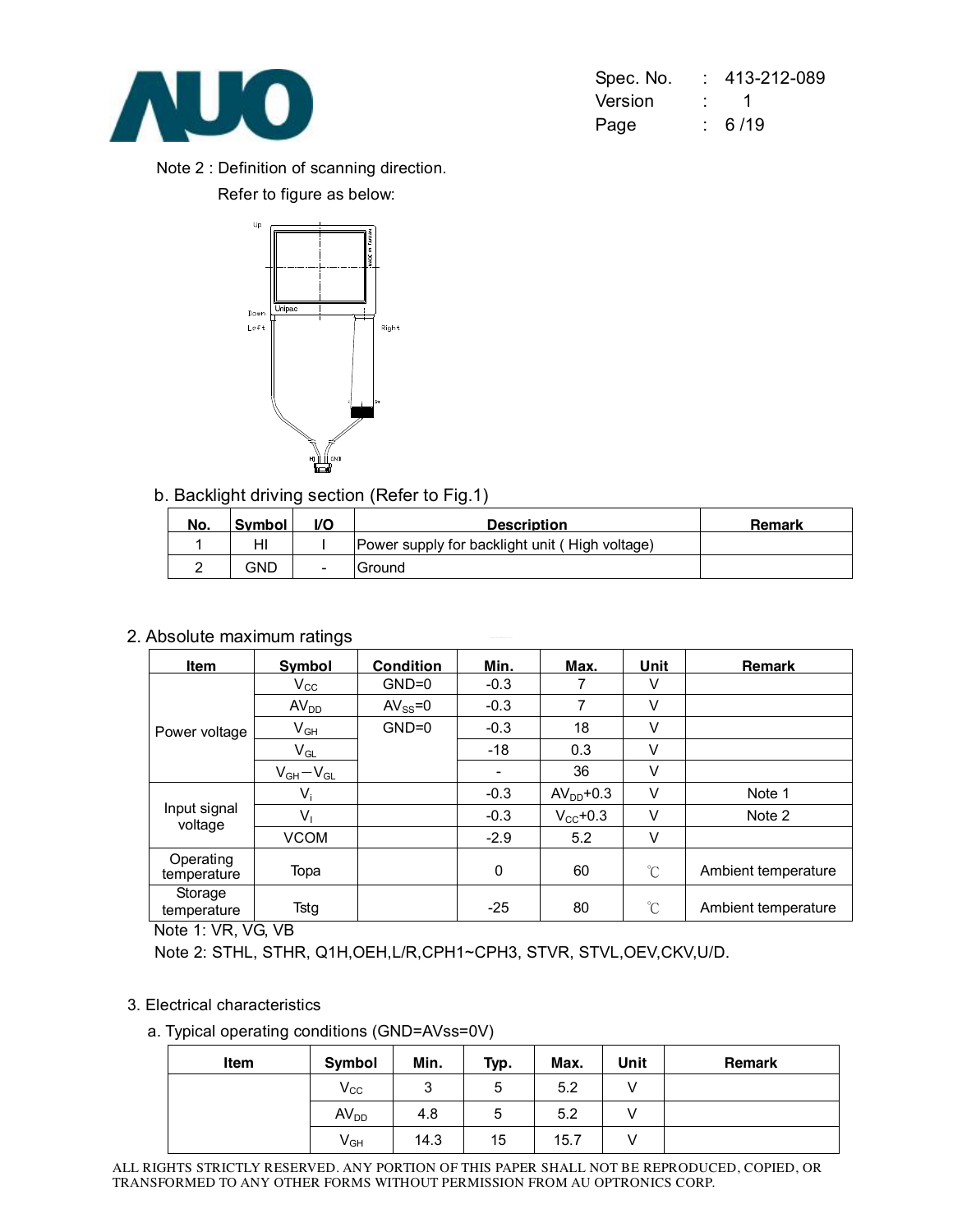

| Spec. No. | 413-212-089 |
|-----------|-------------|
| Version   |             |
| Page      | :7/19       |

|                            |         | $\rm V_{GLAC}$   | 3.5                      | 5                   | 7.5          | $Vp-p$ | AC component of $V_{GL.}$<br>Note 1 |
|----------------------------|---------|------------------|--------------------------|---------------------|--------------|--------|-------------------------------------|
|                            |         | $V_{GL-H}$       | $-10$                    | $-9.5$              | -9           | V      | High level of $V_{GL}$              |
| Video signal               |         | $V_{iA}$         | $AV_{SS}$ +0.4           | ÷                   | $AVDD - 0.4$ | V      | Note 2                              |
| Amplitude                  |         | $V_{\text{iAC}}$ | $\overline{\phantom{0}}$ | 3                   | -            | V      | AC component                        |
| (VR,VG,VB)                 |         | $V_{\text{IDC}}$ | $\overline{\phantom{a}}$ | AV <sub>DD</sub> /2 | ۰            | V      | DC component                        |
| <b>VCOM</b>                |         | V <sub>CAC</sub> | 3.5                      | 5                   | 7.5          | $Vp-p$ | AC component, Note 3                |
|                            |         | $V_{CDC}$        | 0.95                     | 1.1                 | 1.25         | V      | DC component                        |
| Input<br>Signal<br>voltage | H Level | V <sub>IH</sub>  | $0.8 V_{CC}$             | ۰                   | $V_{\rm CC}$ | V      |                                     |
|                            | L Level | VIL              | 0                        | ٠                   | $0.2 V_{CC}$ | V      | Note 4                              |

Note 1: The same phase and amplitude with common electrode driving signal(VCOM). Note 2: Refer to Fig.4-(a)

Note 3: The brightness of LCD panel could be adjusted by the adjustment of the AC component of VCOM.

Note 4: STHL,STHR,Q1H,OEH,L/R,CPH1~CPH3,STVR,STVL,OEV,CKV,U/D. Note 5: Be sure to apply GND,  $V_{\text{CC}}$ ,  $V_{\text{GL}}$  to the LCD first, and then apply  $V_{\text{GH}}$ .

#### b. Current consumption (GND=AVss=0V)

| <b>Parameter</b> | Symbol                 | <b>Condition</b> | Min.                             | Typ.   | Max.   | Unit      | <b>Remark</b> |
|------------------|------------------------|------------------|----------------------------------|--------|--------|-----------|---------------|
| Current          | I <sub>GH</sub>        | $V_{GH} = 15V$   | $\overline{\phantom{a}}$         | 50     | 100    | μA        |               |
|                  | I <sub>GL</sub>        | $V_{GL-H}$ =-10V | -                                | $-0.3$ | $-0.6$ | <b>MA</b> |               |
| for<br>driver    | $_{\rm{ICC}}$          | $V_{CC} = 5V$    | $-$ and the contract of $\alpha$ | 1.5    | 4      | <b>MA</b> |               |
|                  | <b>I</b> <sub>DD</sub> | $AVDD=5V$        | -                                | 5      | 10     | <b>MA</b> |               |

#### c. Backlight driving conditions

| <b>Parameter</b>      | Symbol                  | Min.  | Typ.                     | Max. | Unit       | Remark     |
|-----------------------|-------------------------|-------|--------------------------|------|------------|------------|
| Lamp voltage          | $V_L$                   | 210   | 230                      | 250  | Vrms       |            |
| Lamp current          |                         | 2.4   | 2.7                      | 3.0  | mArms      |            |
| Frequency             | $\mathsf{F}_\mathsf{L}$ | 55    | 60                       | 65   | <b>KHz</b> | Note 3     |
| Lamp starting         | $V_{\rm S}$             |       | $\overline{\phantom{a}}$ | 460  | Vrms       | Note $1,4$ |
| Voltage               |                         |       | $\overline{\phantom{a}}$ | 690  | Vrms       | Note $2,4$ |
| <b>Backlight Life</b> |                         | 15000 |                          |      | Hr         | Note 5     |

Note 1: Ta = 25℃

Note 2: Ta =  $0^{\circ}$ C

Note 3: The lamp frequency should be selected as different as possible from display horizontal synchronous signal to avoid interference.

Note 4: For starting the backlight unit, the output voltage of DC/AC's transformer should be larger than the maximum lamp starting voltage.

Note 5:The" Lamp life time" is defined as the module brightness decrease to 50% original brightness at Ta=25℃, IL=2.7mA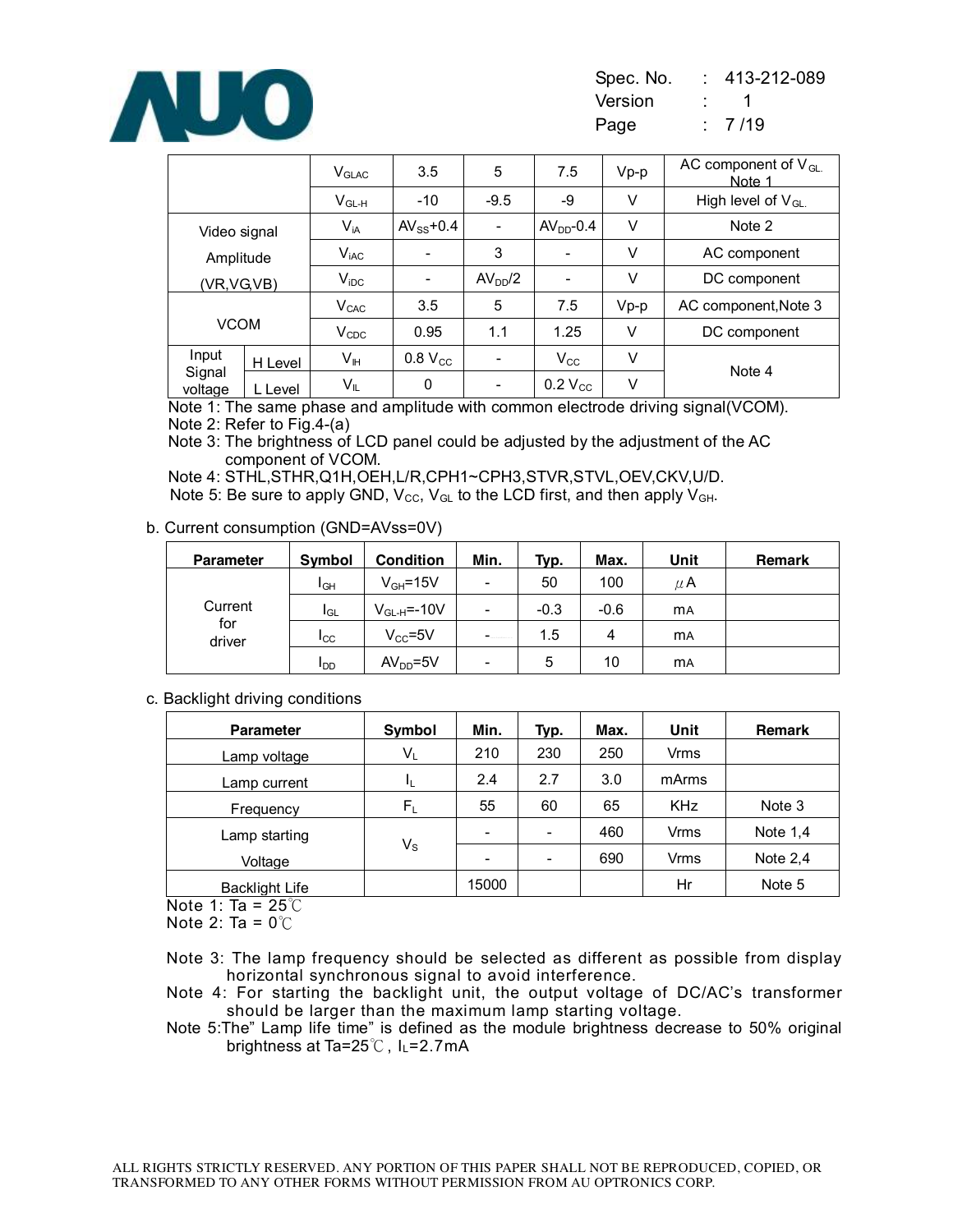

| Spec. No. | $: 413 - 212 - 089$ |
|-----------|---------------------|
| Version   | the control         |
| Page      | : 8/19              |

#### 4. AC Timing

a. Timing conditions

| <b>Parameter</b>                   | Symbol                                 | Min.                     | Typ.                     | Max.                     | Unit.                         | Remark     |
|------------------------------------|----------------------------------------|--------------------------|--------------------------|--------------------------|-------------------------------|------------|
| Rising time                        | t,                                     | $\overline{\phantom{0}}$ | $\overline{\phantom{0}}$ | 10                       | ns                            | Note 1     |
| Falling time                       | $t_f$                                  |                          |                          | 10                       | ns                            | Note 1     |
| High and low level pulse width     | $t_{\scriptscriptstyle{\mathrm{CPH}}}$ | 299                      | 308                      | 319                      | ns                            | CPH1~CPH3  |
| CPH pulse duty                     | $t_{CWH}$                              | 40                       | 50                       | 60                       | %                             | CPH1~CPH3  |
| CPH pulse delay                    | $t_{C12}$<br>$t_{C23}$<br>$t_{C31}$    | 70                       | $t_{CPH}/3$              | $t_{\text{CPH}}/2$       | ns                            | CPH1~CPH3  |
| STH setup time                     | $t_{\text{SUH}}$                       | 35                       | $\overline{\phantom{0}}$ | $\overline{\phantom{a}}$ | ns                            | STHR, STHL |
| STH hold time                      | $t_{HDH}$                              | 35                       | $\qquad \qquad -$        |                          | ns                            | STHR, STHL |
| STH pulse width                    | $t_{\text{STH}}$                       | $\overline{a}$           | 1                        |                          | $t_{\text{CPH}}$              | STHR, STHL |
| STH period                         | $t_H$                                  | 61.5                     | 63.5                     | 65.5                     | $\mu$ S                       | STHR, STHL |
| OEH pulse width                    | $t_{\text{OEH}}$                       | $\overline{a}$           | 3                        |                          | $t_{\text{CPH}}$              | <b>OEH</b> |
| Sample and hold disable time       | $t_{\text{DIS1}}$                      | $\overline{a}$           | 28                       | $\overline{\phantom{a}}$ | $t_{\text{CPH}}$              |            |
| OEV pulse width                    | $t_{\rm OEV}$                          | $\overline{\phantom{0}}$ | 12                       | $\overline{\phantom{a}}$ | $t_{\text{CPH}}$              | <b>OEV</b> |
| CKV pulse width                    | $t_{CKV}$                              | 16                       | 28                       | 40                       | $t_{\scriptscriptstyle{CPH}}$ | <b>CKV</b> |
| Clean enable time                  | $t_{DIS2}$                             |                          | 10                       |                          | $t_{\text{CPH}}$              |            |
| Horizontal display start           | $t_{\text{SH}}$                        | $\overline{a}$           | 0                        |                          | $t_{CPH}/3$                   |            |
| Horizontal display<br>timing range | $t_{\text{DH}}$                        |                          | 480                      | $\overline{\phantom{a}}$ | $t_{CPH}/3$                   |            |
| STV setup time                     | $t_{\scriptscriptstyle\mathrm{SUV}}$   | 400                      | $\overline{\phantom{0}}$ |                          | ns                            | STVL, STVR |
| STV hold time                      | $t_{HDV}$                              | 400                      | $\overline{\phantom{0}}$ | $\overline{\phantom{a}}$ | ns                            | STVL, STVR |
| STV pulse width                    | $t_{\scriptstyle\text{STV}}$           |                          |                          | 1                        | $t_{H}$                       | STVL, STVR |
| Horizontal lines per field         | $t_{\rm V}$                            | 256                      | 262                      | 268                      | $t_H$                         | Note 2     |
| Vertical display start             | $t_{\scriptscriptstyle\text{SV}}$      | $\qquad \qquad -$        | 3                        | $\overline{\phantom{a}}$ | $t_H$                         |            |
| Vertical display timing range      | $t_{\text{DV}}$                        |                          | 234                      |                          | $t_H$                         |            |
| VCOM rising time                   | $t_{\text{rCOM}}$                      | $\overline{2}$           | $\overline{\phantom{0}}$ | 3                        | $\mu$ S                       |            |
| VCOM falling time                  | $t_{fCOM}$                             | $\overline{2}$           | $\overline{\phantom{a}}$ | 3                        | $\mu$ S                       |            |
| VCOM delay time                    | $t_{DCOM}$                             | $\overline{\phantom{0}}$ | $\overline{\phantom{0}}$ | 3                        | $\mu$ S                       |            |
| RGB delay time                     | $t_{DRGB}$                             | $\overline{\phantom{0}}$ | $\overline{\phantom{0}}$ | $\mathbf{1}$             | $\mu$ S                       |            |

Note 1: For all of the logic signals.

Note 2: Please don't use odd horizontal lines to drive LCD panel for both odd and even fields simultaneously.

b. Timing diagram

Please refer to the attached drawings, from Fig.2 to Fig.6.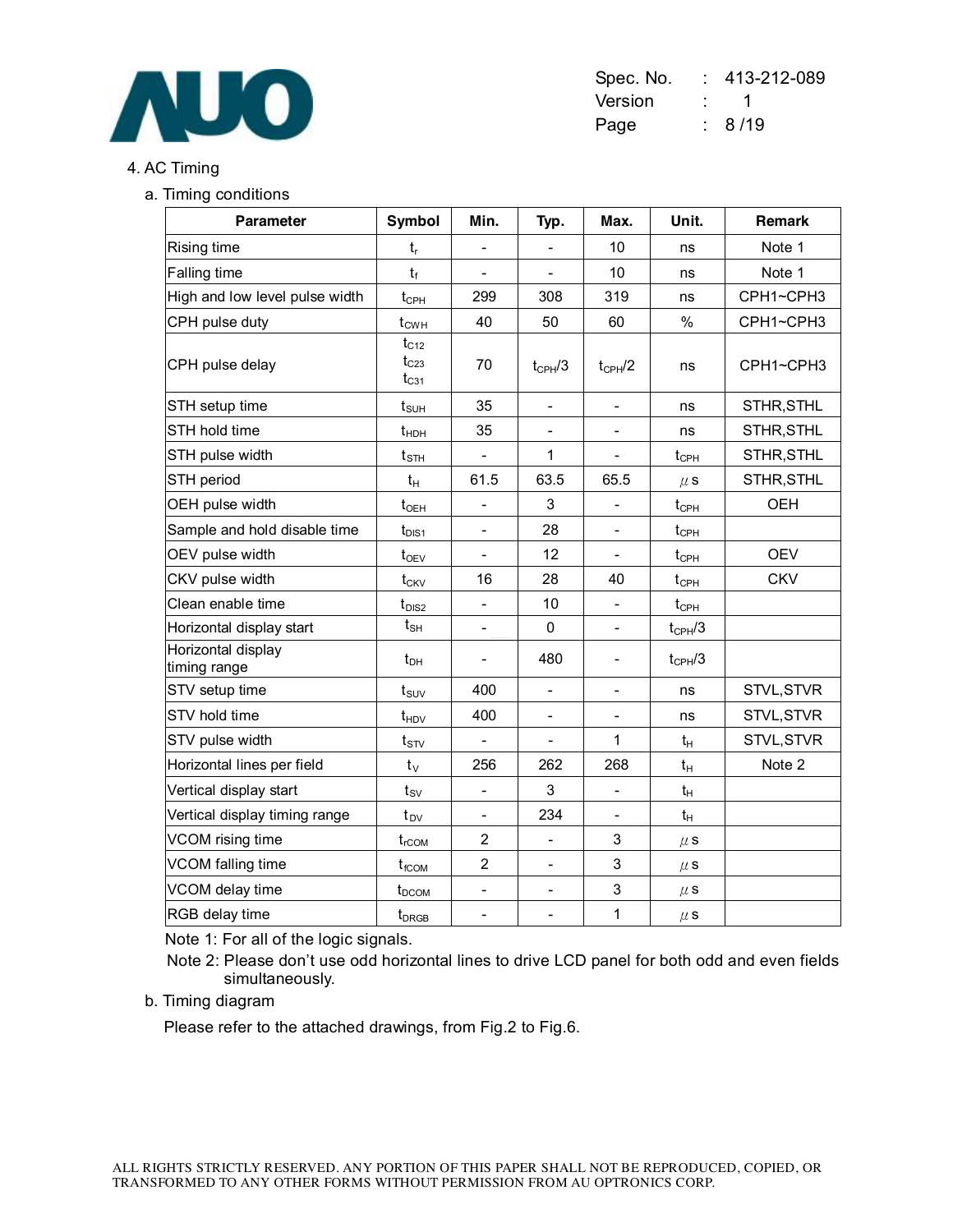

| Spec. No. | $: 413 - 212 - 089$ |
|-----------|---------------------|
| Version   | the con-            |
| Page      | 9/19                |

### **C. Optical specification (Note 1,Note 2, Note 3 )**

| <b>Item</b>        |               | Symbol | <b>Condition</b>              | Min.                     | Typ.                         | Max. | Unit | Remark    |
|--------------------|---------------|--------|-------------------------------|--------------------------|------------------------------|------|------|-----------|
|                    | <b>Rise</b>   | Tr     |                               | $\overline{\phantom{a}}$ | 20                           | 30   | ms   |           |
| Response time      | Fall          | Τf     | $\theta = 0^{\circ}$          | $\overline{\phantom{a}}$ | 30                           | 40   | ms   | Note 4, 6 |
| Contrast ratio     |               | CR     | At optimized<br>viewing angle | 100                      | 150                          |      |      | Note 5, 6 |
|                    | Top           |        |                               | 10                       |                              |      |      |           |
| Viewing angle      | <b>Bottom</b> |        | $CR \ge 10$                   | 30                       | $\overline{\phantom{0}}$     |      | deg. | Note 6, 7 |
|                    | Left          |        |                               | 45                       |                              |      |      |           |
|                    | Right         |        |                               | 45                       | $\qquad \qquad \blacksquare$ |      |      |           |
| <b>Brightness</b>  |               | $Y_L$  | $\theta = 0^{\circ}$          | 200                      | 250                          |      | nit  | Note 8    |
| White chromaticity |               | X      | $\theta = 0^{\circ}$          | 0.25                     | 0.3                          | 0.35 |      | Note 8    |
|                    |               | у      |                               | 0.3                      | 0.35                         | 0.4  |      |           |

Note 1. Ambient temperature =25°C. and lamp current  $I_L = 2.7$ mArms.

Note 2. To be measured in the dark room.

Note 3.To be measured at the center area of panel with a viewing cone of 1°by Topcon luminance meter BM-7, after 10 minutes operation.

Note 4. Definition of response time:

The output signals of photodetector are measured when the input signals are changed from "black" to "white"(falling time)and from "white" to "black"(rising time),respectively.

The response time is defined as the time interval between the 10% and 90% of amplitudes. Refer to figure as below.

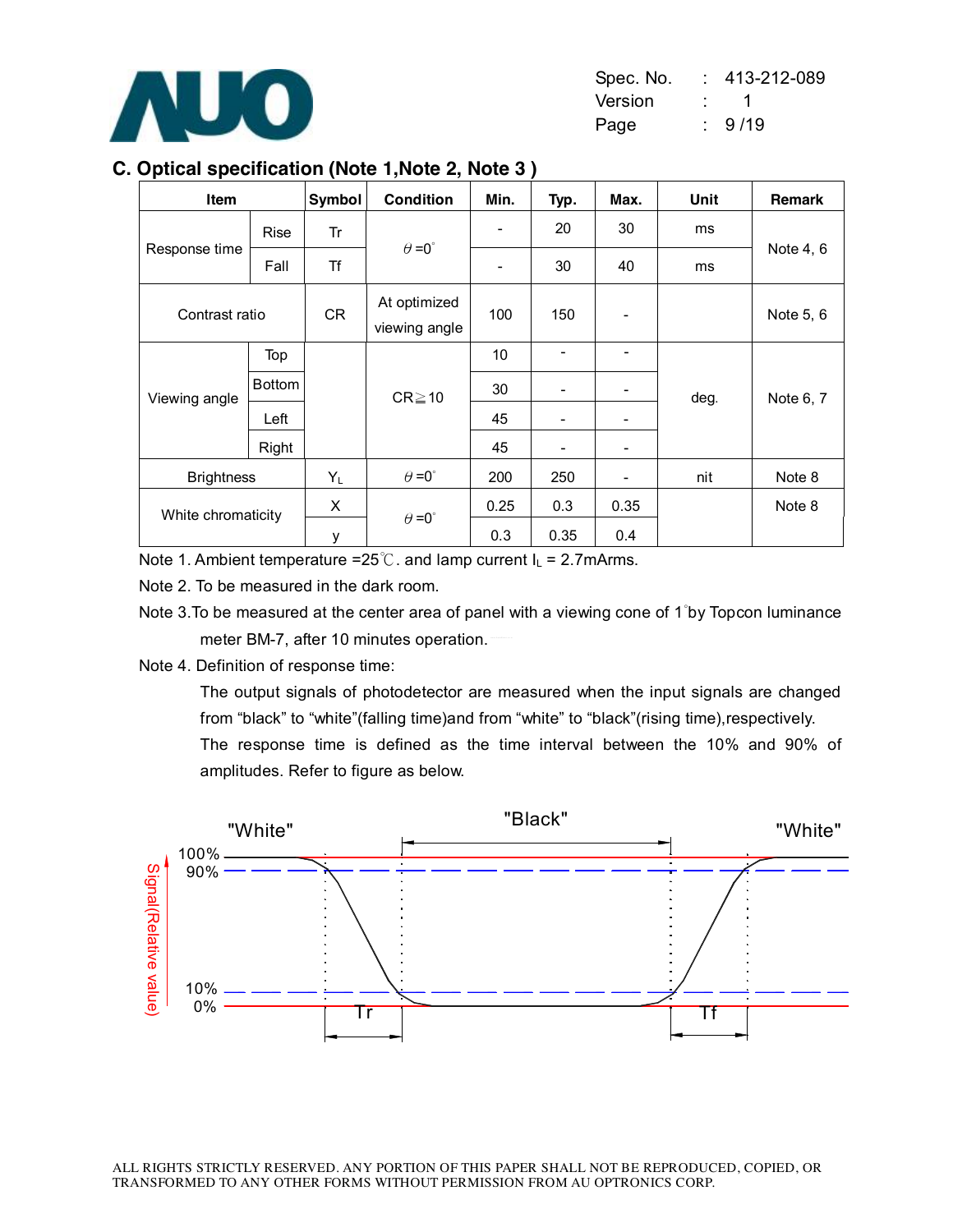

| Spec. No. | $: 413 - 212 - 089$ |
|-----------|---------------------|
| Version   | $\cdot$ 1           |
| Page      | : 10/19             |

Note 5. Definition of contrast ratio:

Contrast ratio is calculated with the following formula.

Contrast ratio (CR)= Photodetector output when LCD is at "White" state Photodetector output when LCD is at "Black" state

Note 6. White Vi= $V_{150}$  + 1.5V

Black Vi= $V_{i50}$   $\pm$  2.0V

"±" means that the analog input signal swings in phase with COM signal.

 $\overline{a}^*$  means that the analog input signal swings out of phase with COM signal.

 $V_{150}$  : The analog input voltage when transmission is 50%

The 100% transmission is defined as the transmission of LCD panel when all the input terminals of module are electrically opened.

Note 7. Definition of viewing angle:

Refer to figure as below.



Note 8. Measured at the center area of the panel when all the input terminals of LCD panel are electrically opened.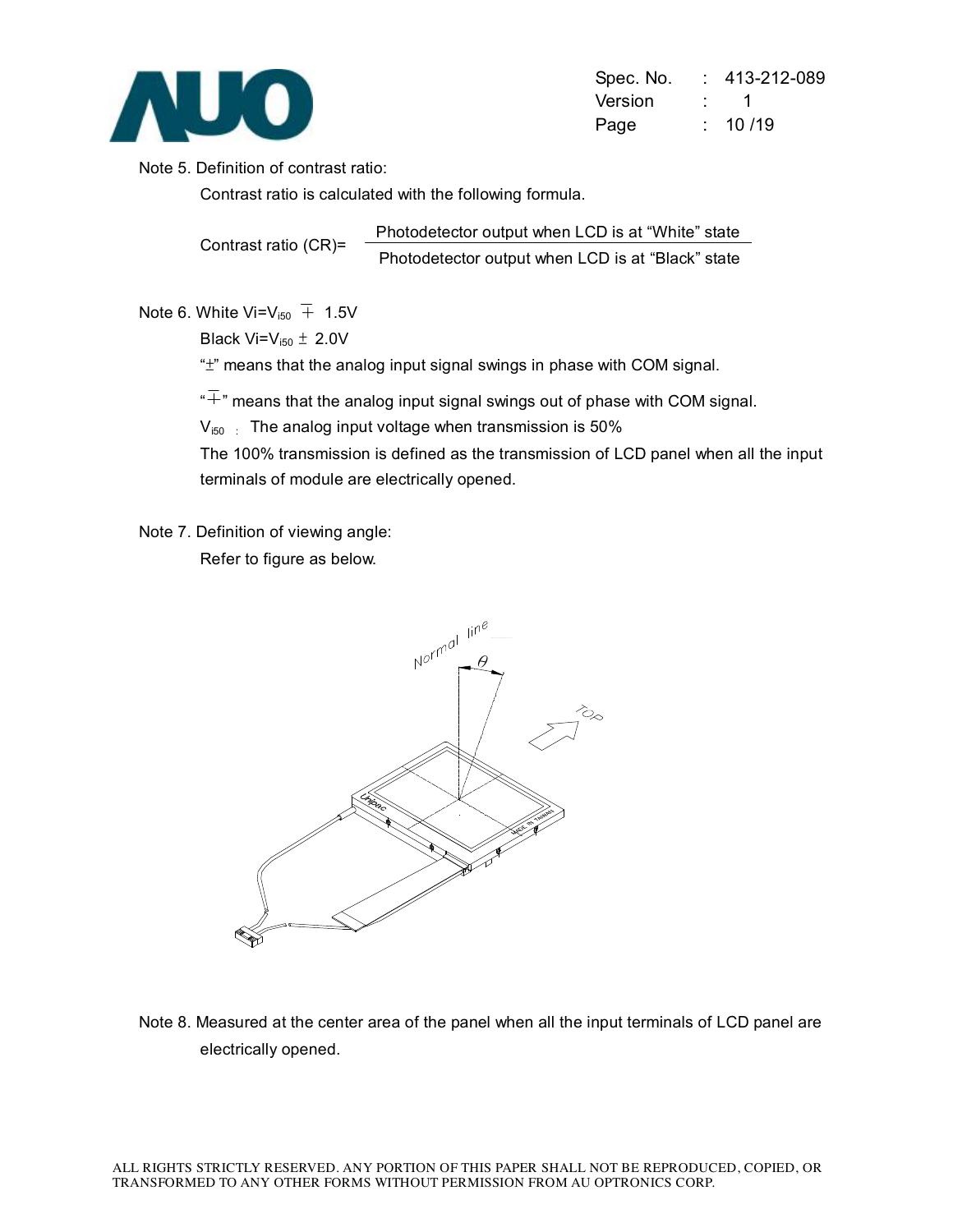

| Spec. No. | 413-212-089     |
|-----------|-----------------|
| Version   | <b>Property</b> |
| Page      | : 11/19         |

# **D. Reliability test items:**

| No.            | <b>Test items</b>                  | <b>Conditions</b>                                                                                                                              | Remark                                     |
|----------------|------------------------------------|------------------------------------------------------------------------------------------------------------------------------------------------|--------------------------------------------|
| 1              | High temperature storage           | Ta= $80^{\circ}$ C<br>240H                                                                                                                     |                                            |
| $\overline{2}$ | Low temperature storage            | Ta= -25℃<br>240H                                                                                                                               |                                            |
| 3              | High temperature operation         | Ta= 60℃<br>240H                                                                                                                                |                                            |
| 4              | Low temperature operation          | Ta= $0^{\circ}$ C<br>240H                                                                                                                      |                                            |
| 5              | High temperature and high humidity | Ta= 60℃. 95% RH<br>240H                                                                                                                        | Operation                                  |
| 6              | Heat shock                         | -25℃~80℃/50 cycle 2H/cycle                                                                                                                     | Non-operation                              |
| $\overline{7}$ | Electrostatic discharge            | $\pm 200V, 200pF(0\Omega)$ , once for each terminal                                                                                            | Non-operation                              |
| 8              | Vibration                          | : $10 - 55$ Hz<br>Frequency range<br>: 1.5mm<br>Stoke<br>: 10~55Hz~10Hz<br>Sweep<br>2 hours for each direction of X,Y,Z<br>(6 hours for total) | <b>JIS C7021,</b><br>$A-10$<br>condition A |
| 9              | Mechanical shock                   | 100G. 6ms, $\pm X, \pm Y, \pm Z$<br>3 times for each direction                                                                                 | JIS C7021,<br>$A - 7$<br>condition C       |
| 10             | Vibration (with carton)            | Random vibration:<br>$0.015G^2$ /Hz from 5~200Hz<br>-6dB/Octave from 200~500Hz                                                                 | IEC 68-34                                  |
| 11             | Drop (with carton)                 | Height: 80cm<br>1 corner, 3 edges, 6 surfaces                                                                                                  |                                            |

Note: Ta: Ambient temperature.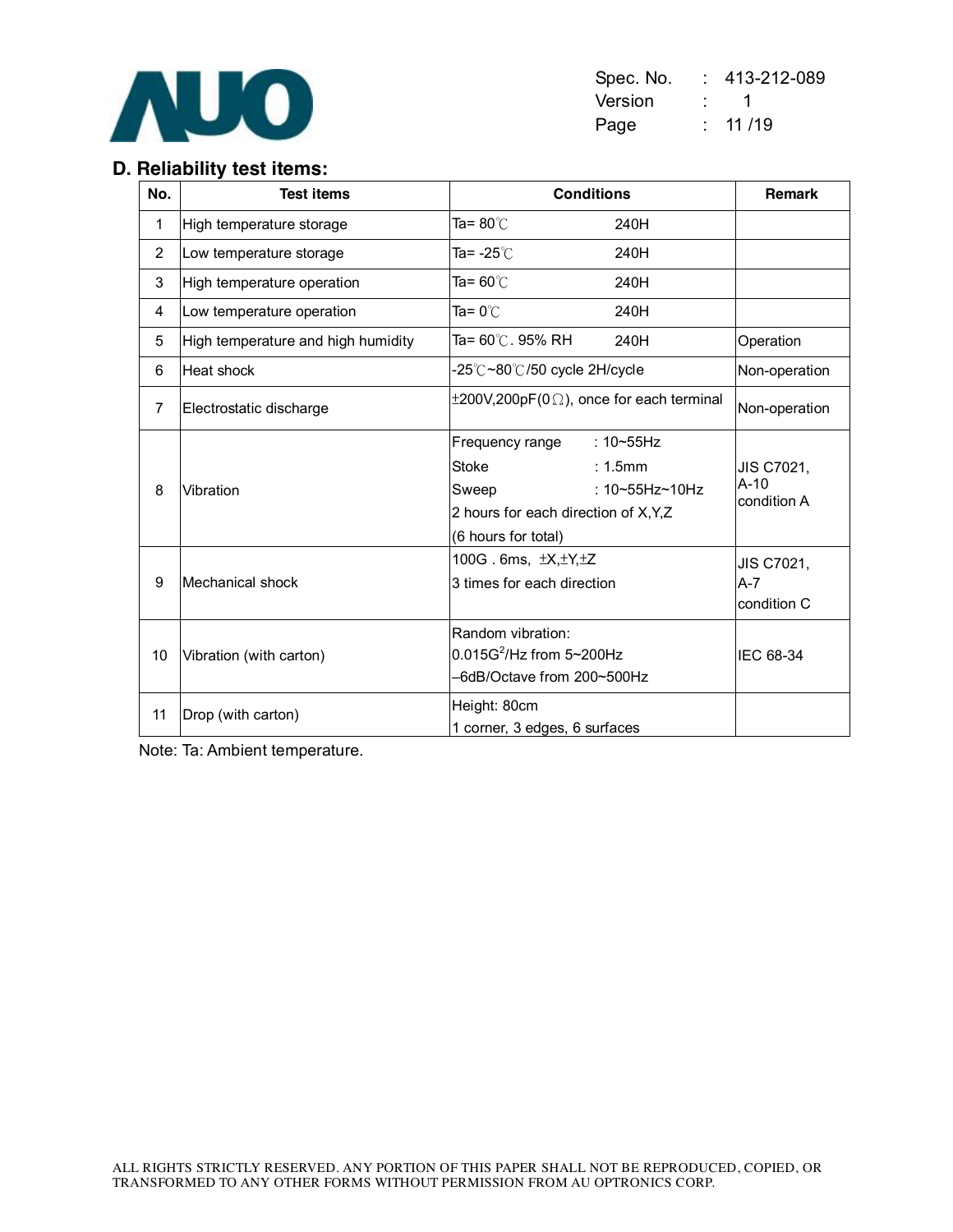

| Spec. No. | 413-212-089 |
|-----------|-------------|
| Version   |             |
| Page      | : 12/19     |

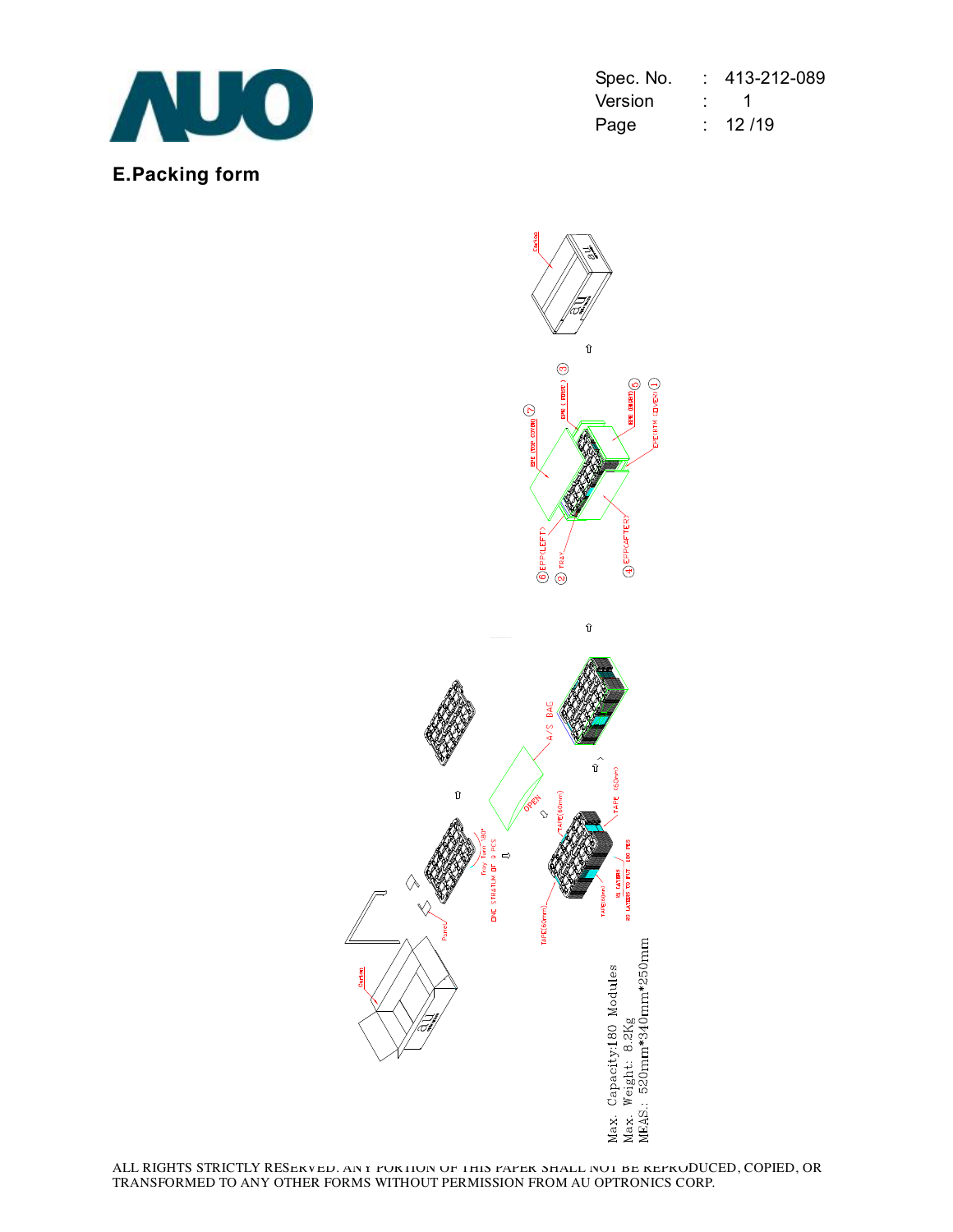

| Spec. No. | 413-212-089 |
|-----------|-------------|
| Version   |             |
| Page      | 13/19       |



**Fig.1 O utlin e dim e n sio n of T F T-L C D m o d**

**ule**

ALL RIGHTS STRICTLY RESERVED. ANY PORTION OF THIS PAPER SHALL NOT BE REPRODUCED, COPIED, OR TRANSFORMED TO ANY OTHER FORMS WITHOUT PERMISSION FROM AU OPTRONICS CORP.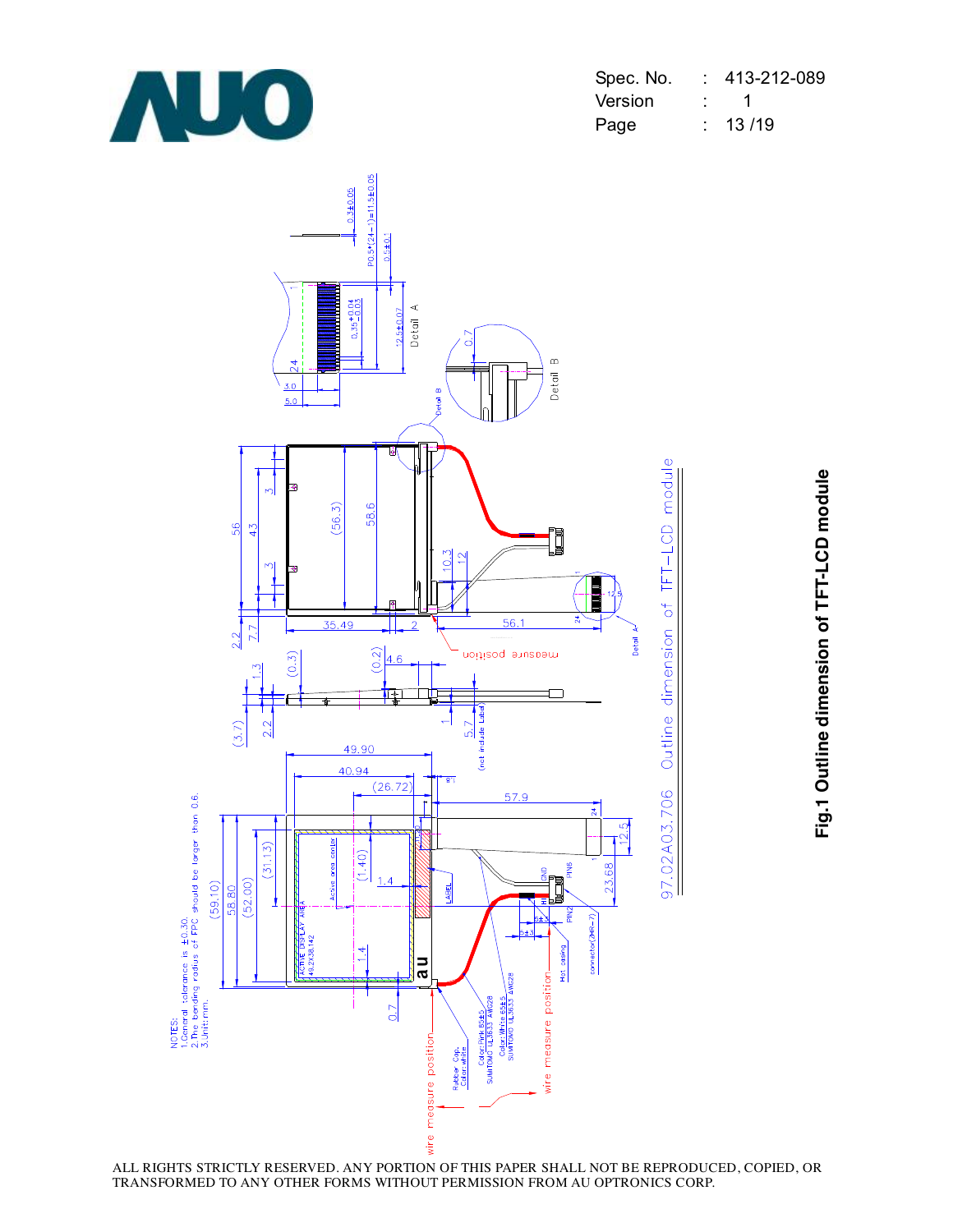

| Spec. No. |                               | 413-212-089 |
|-----------|-------------------------------|-------------|
| Version   |                               |             |
| Page      | $\mathcal{I}^{\mathcal{I}}$ . | 14/19       |

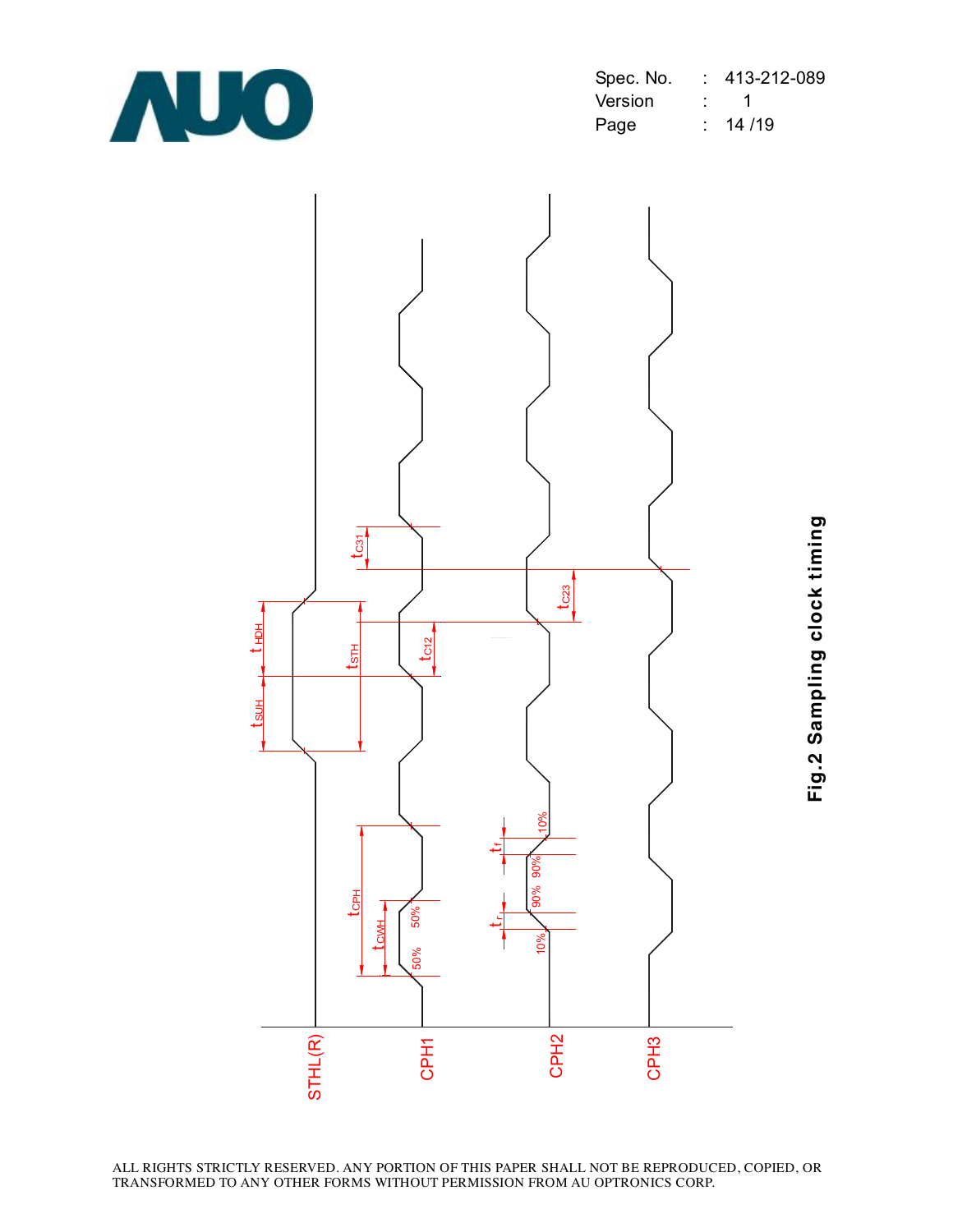

| Spec. No. | 413-212-089 |
|-----------|-------------|
| Version   |             |
| Page      | : 15/19     |



**Fig.3 H oriz o ntal dis pla y timin g ra n g**

**e**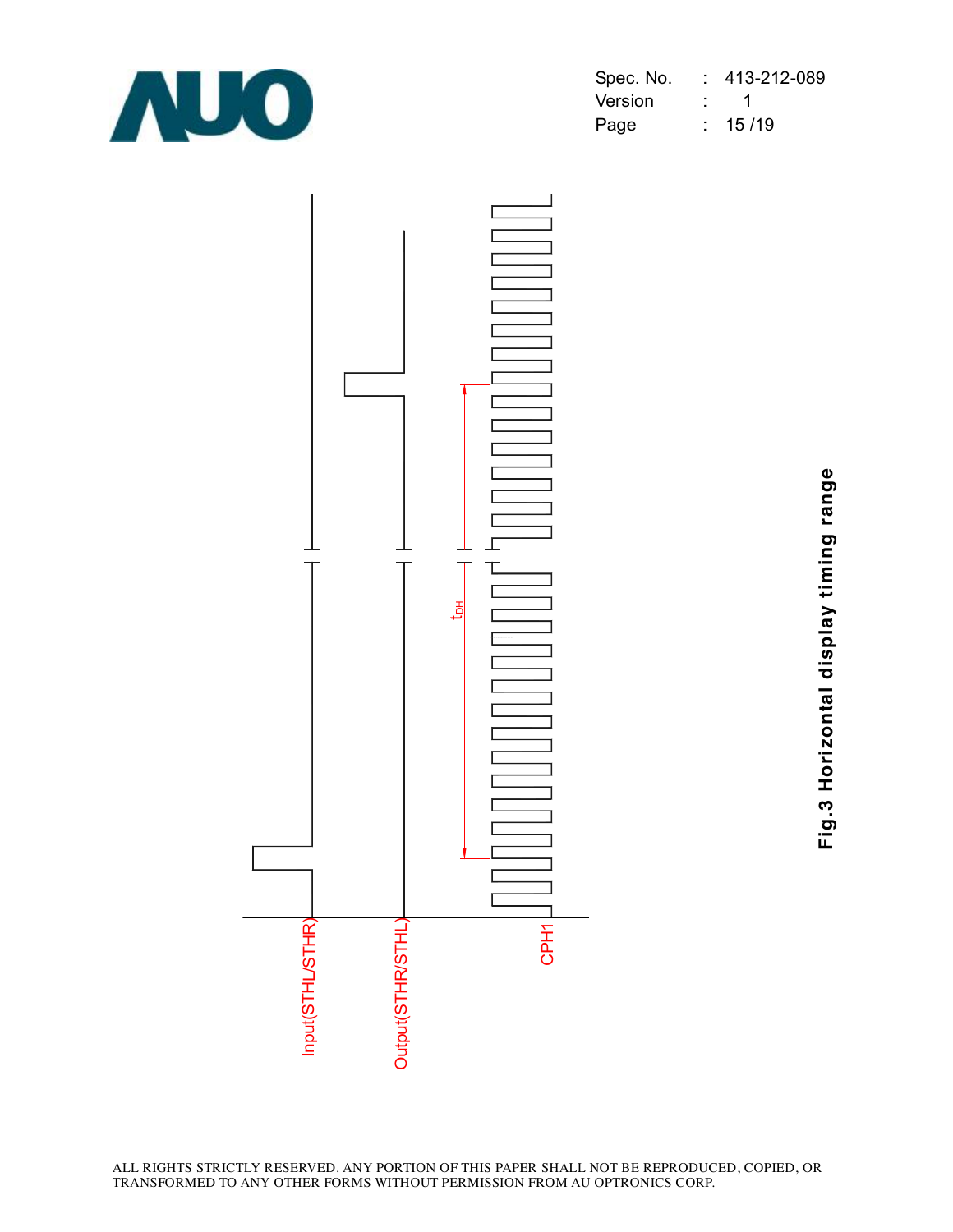

| Spec. No. | 413-212-089 |
|-----------|-------------|
| Version   |             |
| Page      | : 16/19     |



**Fig.4(a) H oriz o ntal timin**

**g**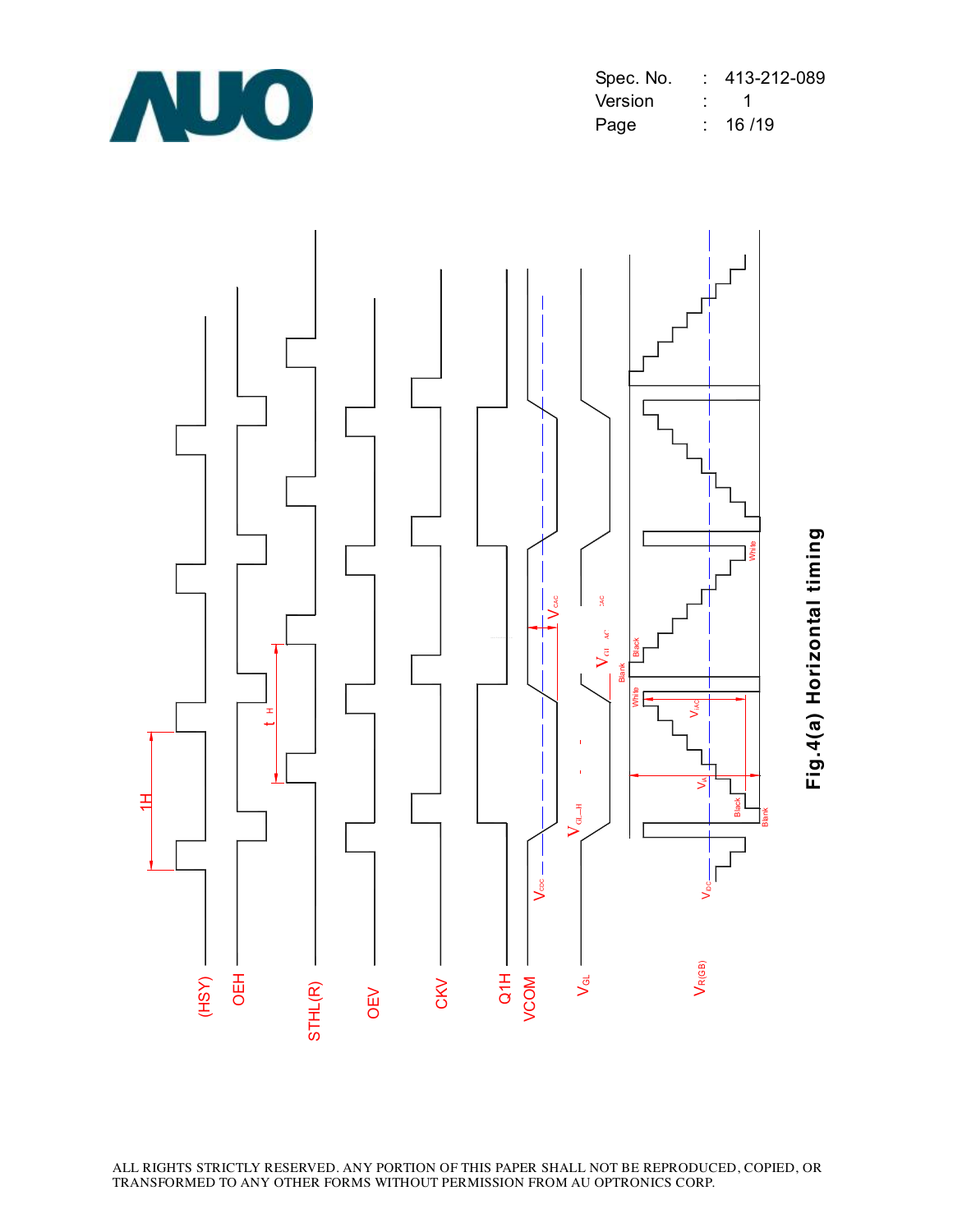

| Spec. No. | 413-212-089 |
|-----------|-------------|
| Version   |             |
| Page      | : 17/19     |



**Fig.4-(b) D etail h oriz o ntal timin**

**g**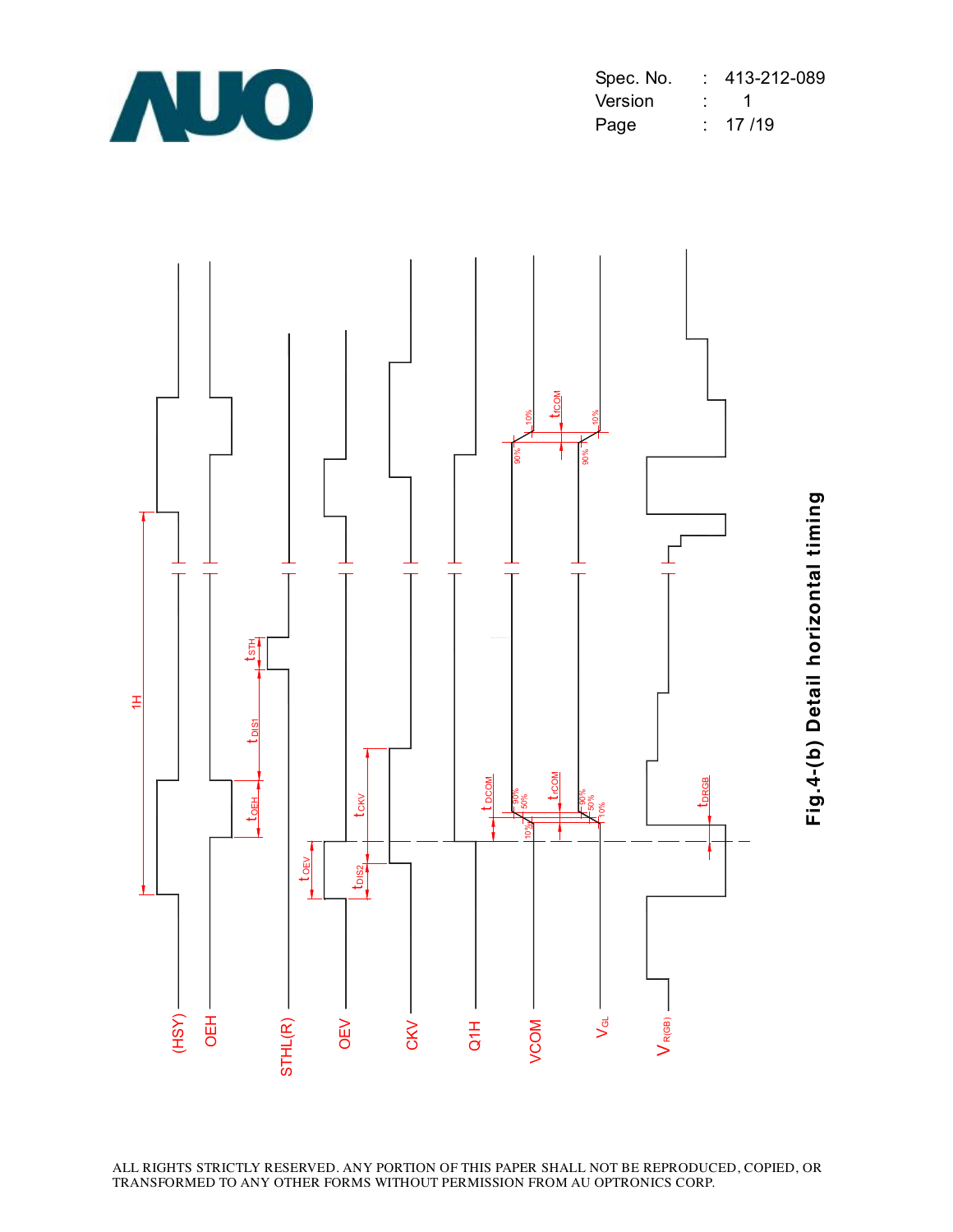

| Spec. No. | 413-212-089 |
|-----------|-------------|
| Version   |             |
| Page      | 18 / 19     |



**Fig.5 V ertic al s hift clo c k timin**

**g**

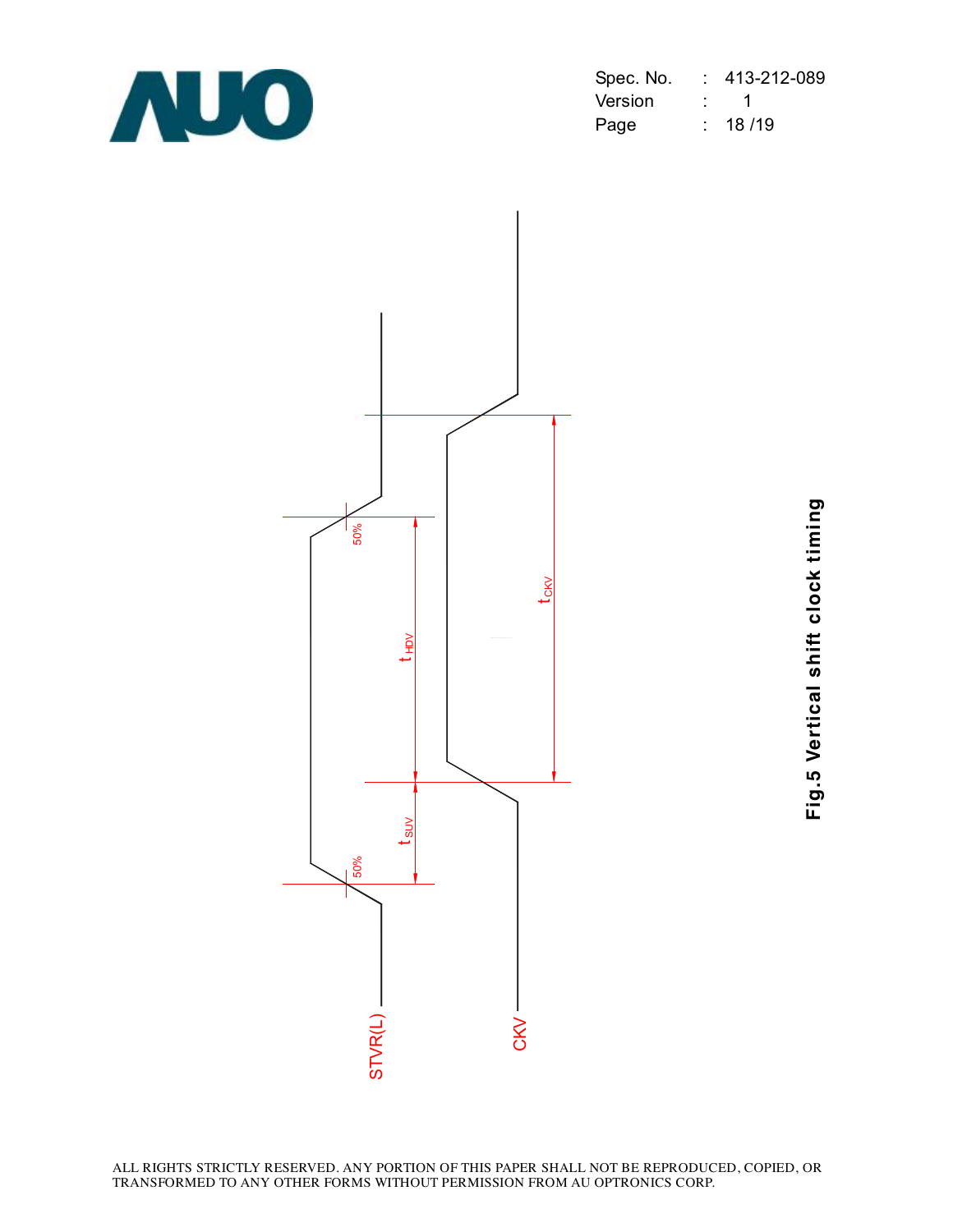



**Fig.6-(a) V ertic al timin g (Fro m u p to d o w n)**